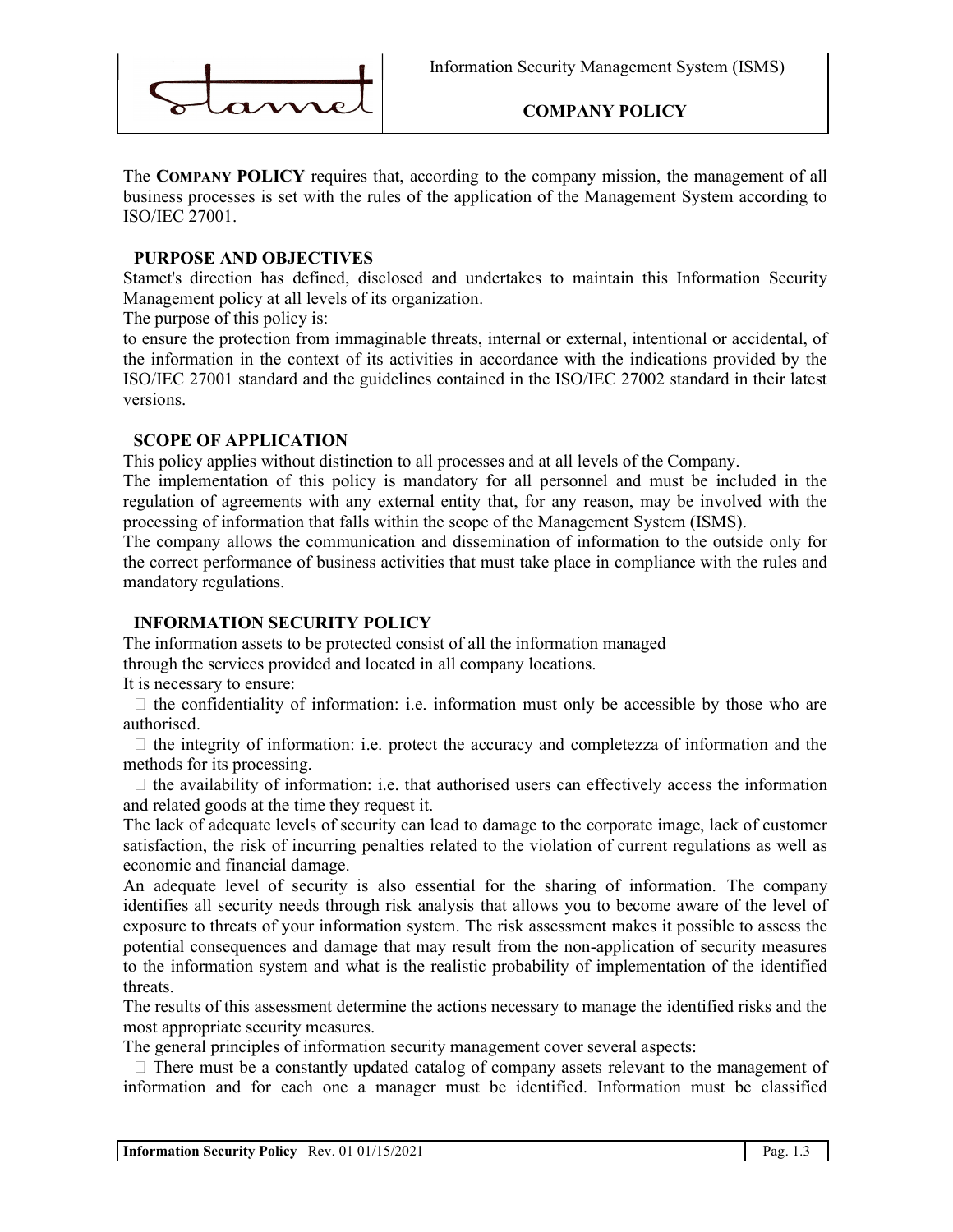

### COMPANY POLICY

according to its level of criticality, so as to be managed with consistent and appropriate levels of confidentiality and integrity.

 $\Box$  To ensure the security of information, all access to systems must be subject to an identification and authentication procedure. The authorizations of access to information must be differentiated according to the role and tasks held by individuals, so that each user can access only the information he needs, and must be periodically reviewed.

 $\Box$  Procedures must be defined for the safe use of company assets and information and their management systems.

 $\Box$  Full awareness of information security issues in all staff (employees and collaborators) must be encouraged from the moment of selection and for the entire duration of the employment relationship.

 $\Box$  In order to be able to manage incidents in a timely manner, everyone must notify any safetyrelated issues. Each incident must be handled as indicated in the procedures.

 $\Box$  Unauthorized access to the premises and individual company premises where the information is managed must be prevented and the security of the equipment must be ensured.

 $\Box$  Compliance with legal requirements and principles related to information security in contracts with third parties must be ensured.

 $\Box$  A continuity plan must be prepared that allows the company to effectively deal with an unforeseen event, ensuring the restoration of critical services in a time and manner that limits the negative consequences on the company mission.

 $\Box$  Security aspects must be included in all phases of design, development, operation, maintenance, servicing and decommissioning of IT systems and services.

 $\Box$  Compliance with the provisions of law, statutes, regulations or contractual obligations and any requirements concerning the security of information must be ensured, minimizing the risk of legal or administrative sanctions, significant losses or damage to reputation.

#### RESPONSIBILITY FOR COMPLIANCE AND IMPLEMENTATION

Compliance with and implementation of policies is the responsibility of:

1- All personnel who, for any reason, collaborate with the company and are in some way involved with the processing of data and information that fall within the scope of the Management System.

All staff are also responsible for reporting all anomalies and violations of which they become aware.

2-All external subjects who maintain relationships and collaborate with the company. Must ensure compliance with the requirements contained in this policy.

The Manager of the Management System who, within the Management System and through appropriate rules and procedures, must:

 $\Box$  conduct risk analysis with the appropriate methodologies and take all measures for risk management

 $\Box$  establish all the rules necessary for the safe conduct of all business activities

 $\Box$  verify security breaches and take the necessary countermeasures and control the company's exposure to the main threats and risks

 $\Box$  organise formation and promote staff awareness of all matters relating to information security.

 $\Box$  periodically verify the effectiveness and efficiency of the Management System.